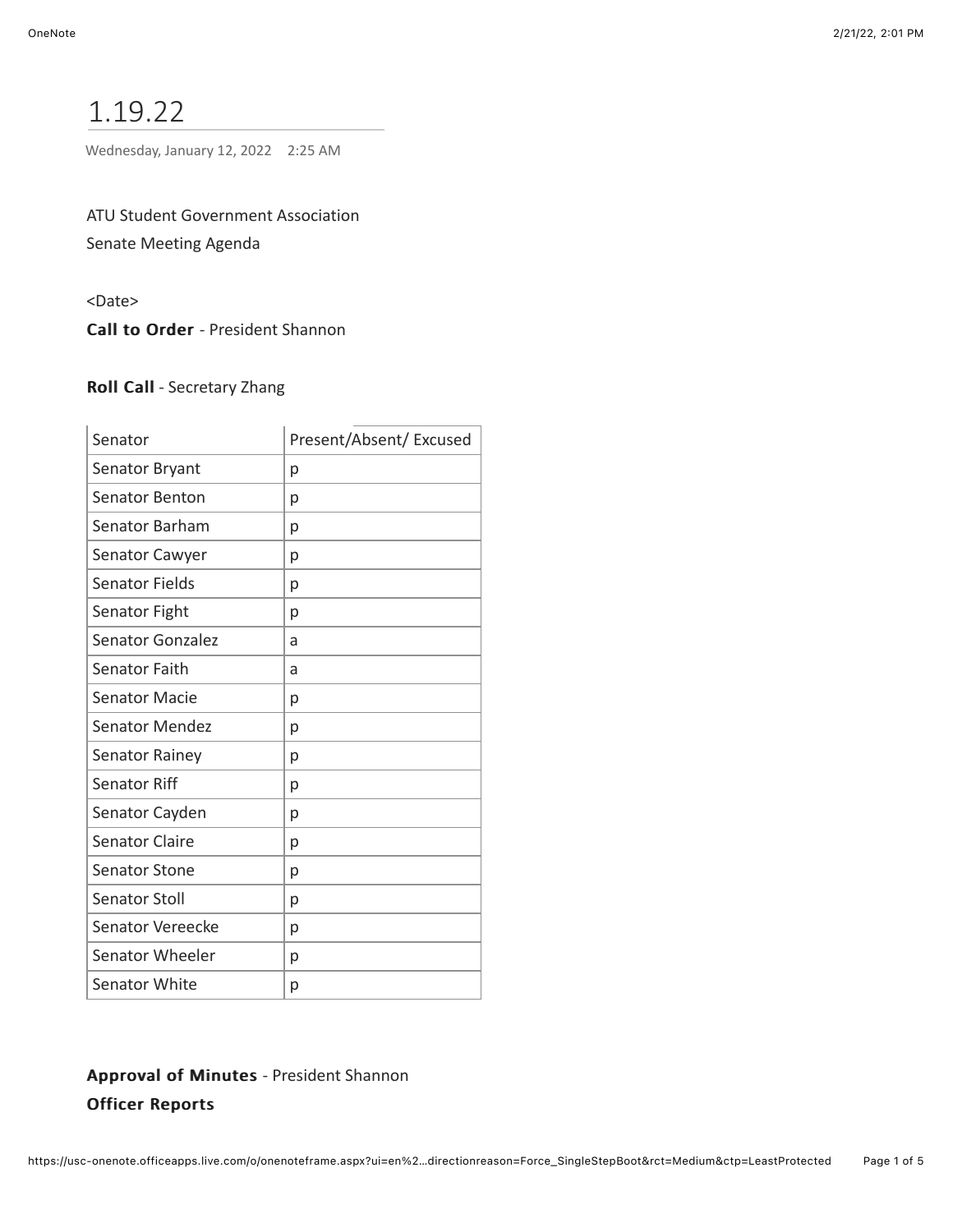- Secretary of Diversity and Inclusion— Secretary Vasquez
	- Report:
		- Thank you to everyone who came out to the MLK event!
- Secretary of Community Outreach— Secretary Brown
	- Report:
		- **.** I look forward to serving in this position for this semester!
- Secretary of Public Relations— Secretary Hitt
	- Report:
		- Super excited for this new position
			- Secretary Brown will do amazing things as she takes over my position!
- Secretary of Internal Affairs— Secretary Zhang
	- Report:
		- Congratulations for all the newly elected exec chairs passed by the standard exec board voting in special meeting on Jan.18 (Don't be afraid to apply for the upcoming ones!)
		- **EXECT** Planning election with Chelsea and Kevin (set up meeting) for all the vacant positions (university-wise election)
		- 2 Sophomore, 1 Junior, 1 senior, 3 Senator at Large
		- Working with Secretary Hitt for advertising about the election in social medias
		- **EXECT** Planning elections in at least 3 weeks in advance prior to voting to ensure transparency and advocacy of the whole process
- Secretary of Student Development— Secretary Hiland
	- Report:
		- No report
- Secretary of Finance and Administration— Secretary Reynolds
	- Report:
		- Updated balance: \$14,700 + rollover balance
- Vice President— Vice President Wright
	- Report:
		- Welcome to the team Chase, Lora, John, and Morgan! Excited to see what this semester holds!
		- **Event planning meeting TBD** 
			- Tabling ideas
			- SGA name out there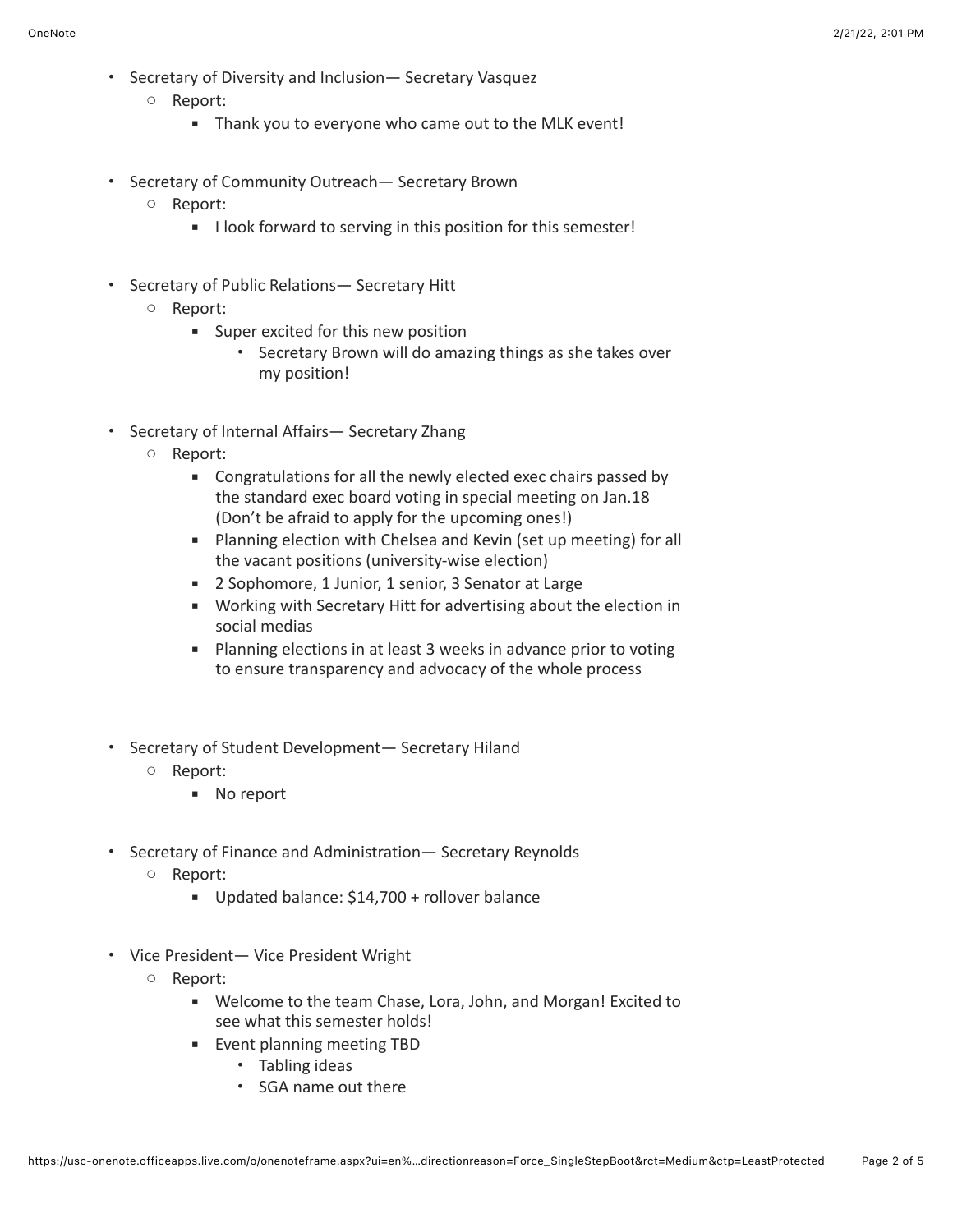- Committee reports:
	- **EXECOMMITTEE: Senator Fight** 
		- No report
	- **·** Spirit Committee: Senator OPEN
		- Basketball games Thursday, January 20<sup>th</sup> against Southwestern Oklahoma
			- Women's game starts at 5:30pm
			- Men's game starts at 7:30pm
		- Basketball games Saturday, January 22<sup>th</sup> against Northwestern Oklahoma
			- Women's game starts at 1:00pm
			- Men's game starts at 3:00pm
	- **EXEC** Traffic and Safety Committee: Senator Claire
		- Look out on the groupme for an upcoming meeting!
	- Recycling Committee: Senator Riff
		- My committee and I will be meeting to discuss details on planning Earth day
	- Food Committee: Senator Sosebee
		- **I** I had a meeting with Tammy to update her on the feedback from students. She would like positive feedback as well so if you have anything let me know!
		- **EXECT:** Library vending machines have been approved. They are renovating those machines and installing outlets to make this happen.
		- **EXECT** Starbucks in Brown-there is only one person working there due to being short staffed and she has been sick this past week. She is planning to open form 7:30am-2pm.
		- Docs Place will be closing at 2pm
		- **EXECT:** Student Union Smoothie bar will be extending their hours.
		- **EXECT** The Union now has pretzels, nachos, hot dogs and popcorn. If you get the chance, please go check that out.
		- **EXECUTE:** If you would like to represent SGA in the Chartwells meeting, let me know!
- President— President Shannon
	- Report:
		- Event planning form on presence
			- 4 weeks in advance
			- Along with filling event out on presence
		- Send me event dates before Monday at noon as I will be making a tentative schedule before we have a planning meeting
		- **EXECT** There will soon be absentee form on presence as well
			- Send in 48 hours in advance unless emergency
		- Wonder Week meeting in the works-hopefully held by end of the week
		- ALL exec office hours will be finalized by Friday and posted Monday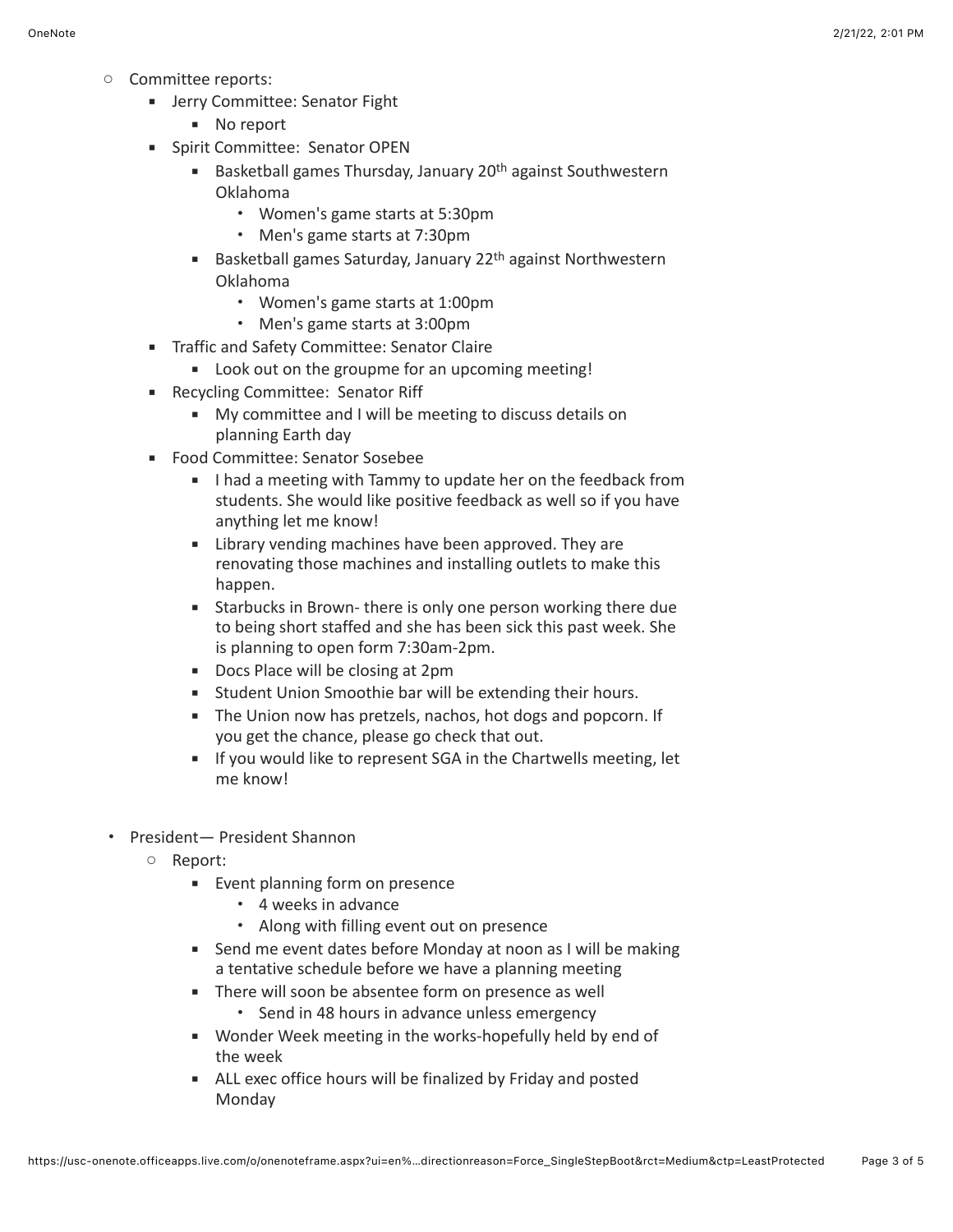## Advisor Reports Advisor Reports

- Dean of Student Engagement— Kevin Solomon;
	- Welcome Back everybody!
	- Changes to Campus life and my position.
		- **.** This means I will be able to give more time to be involved in SGA.
		- Me & Morgan are working to update the website.
		- **EXECT** This means making sure all bills, resolutions, and minutes are updated and reorganized.
		- To clear confusion: The virtual meeting for facility and staff on Friday is not about going virtual, it is just a virtual meeting. This is the kick off meeting for the semester
		- COVID numbers are still up, please take necessary precautions and stay safe.
		- **EXECOVID restrictions for events remain the same as last semester.**
		- Support campus life, departments, and RSO events.
		- Want SGA to be more visible this semester. This is an SGA responsibility, not just executive members.
		- Numbers for the university for this spring semester is down by about 9% from the fall. Based off last semesters data, we are not on a down climb.

Associate Dean for Student Union & Campus Life — Chelsea Lairamore

- Report:
	- No Report
- Vice President for Student Affairs—Dr. Keegan Nichols
	- Report:
		- No Report

# **Unfinished Business:**

- $\cdot$  <Item 1>
- $\cdot$  <Item 2>
- $\cdot$  <etc.>

#### **New Business:**

- <ltem 1>
- $\cdot$  <Item 2>
- <etc.>

# Constituent Concerns: Constituent Concerns: